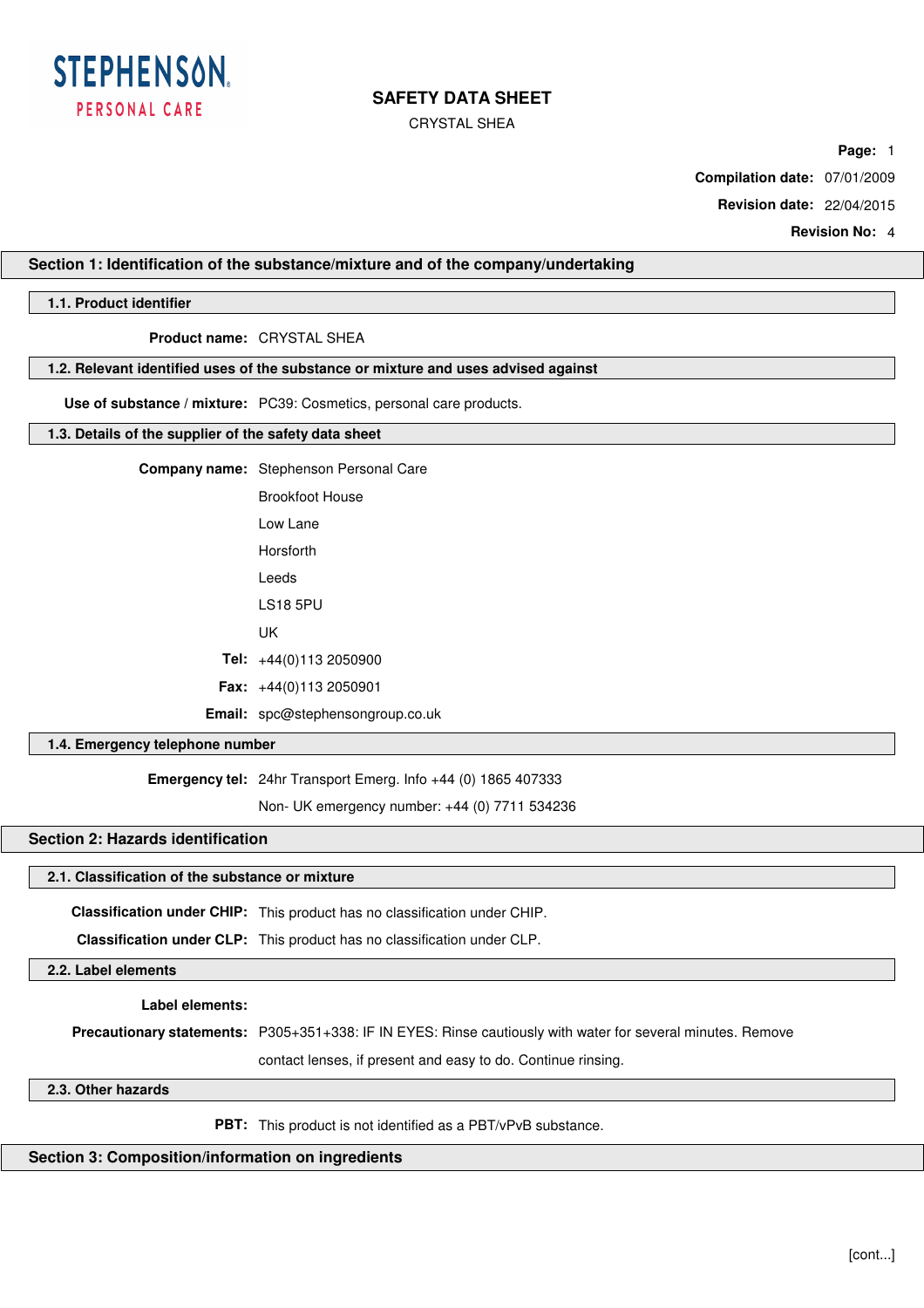CRYSTAL SHEA

**Page:** 2

**3.2. Mixtures**

## **Section 4: First aid measures**

#### **4.1. Description of first aid measures**

**Skin contact:** Wash immediately with plenty of soap and water.

**Eye contact:** Bathe the eye with running water for 15 minutes.

**Ingestion:** Wash out mouth with water.

**Inhalation:** Consult a doctor.

## **4.2. Most important symptoms and effects, both acute and delayed**

**Skin contact:** There may be mild irritation at the site of contact.

**Eye contact:** There may be irritation and redness.

**Ingestion:** There may be irritation of the throat.

**Inhalation:** There may be irritation of the throat with a feeling of tightness in the chest.

**4.3. Indication of any immediate medical attention and special treatment needed**

**Immediate / special treatment:** Not applicable.

## **Section 5: Fire-fighting measures**

## **5.1. Extinguishing media**

**Extinguishing media:** Suitable extinguishing media for the surrounding fire should be used.

### **5.2. Special hazards arising from the substance or mixture**

**Exposure hazards:** In combustion emits toxic fumes.

**5.3. Advice for fire-fighters**

**Advice for fire-fighters:** Wear self-contained breathing apparatus. Wear protective clothing to prevent contact with

skin and eyes.

## **Section 6: Accidental release measures**

## **6.1. Personal precautions, protective equipment and emergency procedures**

Personal precautions: Refer to section 8 of SDS for personal protection details.

**6.2. Environmental precautions**

**Environmental precautions:** Do not discharge into drains or rivers.

## **6.3. Methods and material for containment and cleaning up**

**Clean-up procedures:** Wash the spillage site with large amounts of water.

## **6.4. Reference to other sections**

**Reference to other sections:** Refer to section 8 of SDS.

# **Section 7: Handling and storage**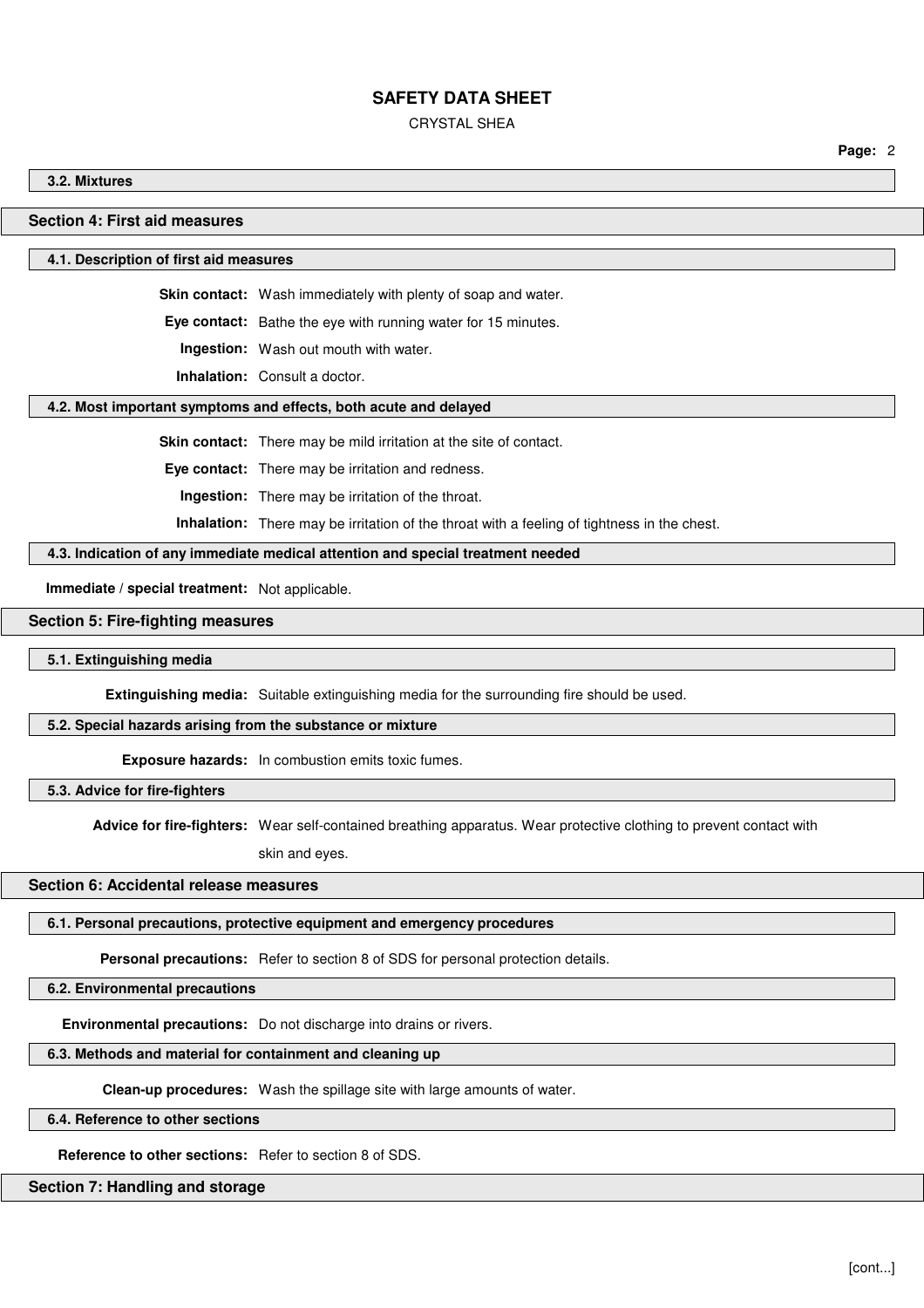CRYSTAL SHEA

**Page:** 3

#### **7.1. Precautions for safe handling**

**Handling requirements:** Avoid the formation or spread of dust in the air.

#### **7.2. Conditions for safe storage, including any incompatibilities**

**Storage conditions:** Store in a cool, well ventilated area.

#### **7.3. Specific end use(s)**

**Specific end use(s):** No data available.

## **Section 8: Exposure controls/personal protection**

**8.1. Control parameters**

**Workplace exposure limits:** No data available.

**DNEL/PNEC Values**

**DNEL / PNEC** No data available.

**8.2. Exposure controls**

**Respiratory protection:** Respiratory protective device with particle filter.

**Hand protection:** Protective gloves.

**Eye protection:** Safety glasses. Ensure eye bath is to hand.

**Skin protection:** Protective clothing.

### **Section 9: Physical and chemical properties**

**9.1. Information on basic physical and chemical properties**

**State:** Solid

**Colour:** White

**Solubility in water:** Miscible

**pH:** 9.5-10.5

**Boiling point/range°C:** 100 **Melting point/range°C:** 50 - 60

#### **9.2. Other information**

**Other information:** No data available.

# **Section 10: Stability and reactivity**

**10.1. Reactivity**

**Reactivity:** Stable under recommended transport or storage conditions.

**10.2. Chemical stability**

**Chemical stability:** Stable under normal conditions.

## **10.3. Possibility of hazardous reactions**

**Hazardous reactions:** Hazardous reactions will not occur under normal transport or storage conditions.

Decomposition may occur on exposure to conditions or materials listed below.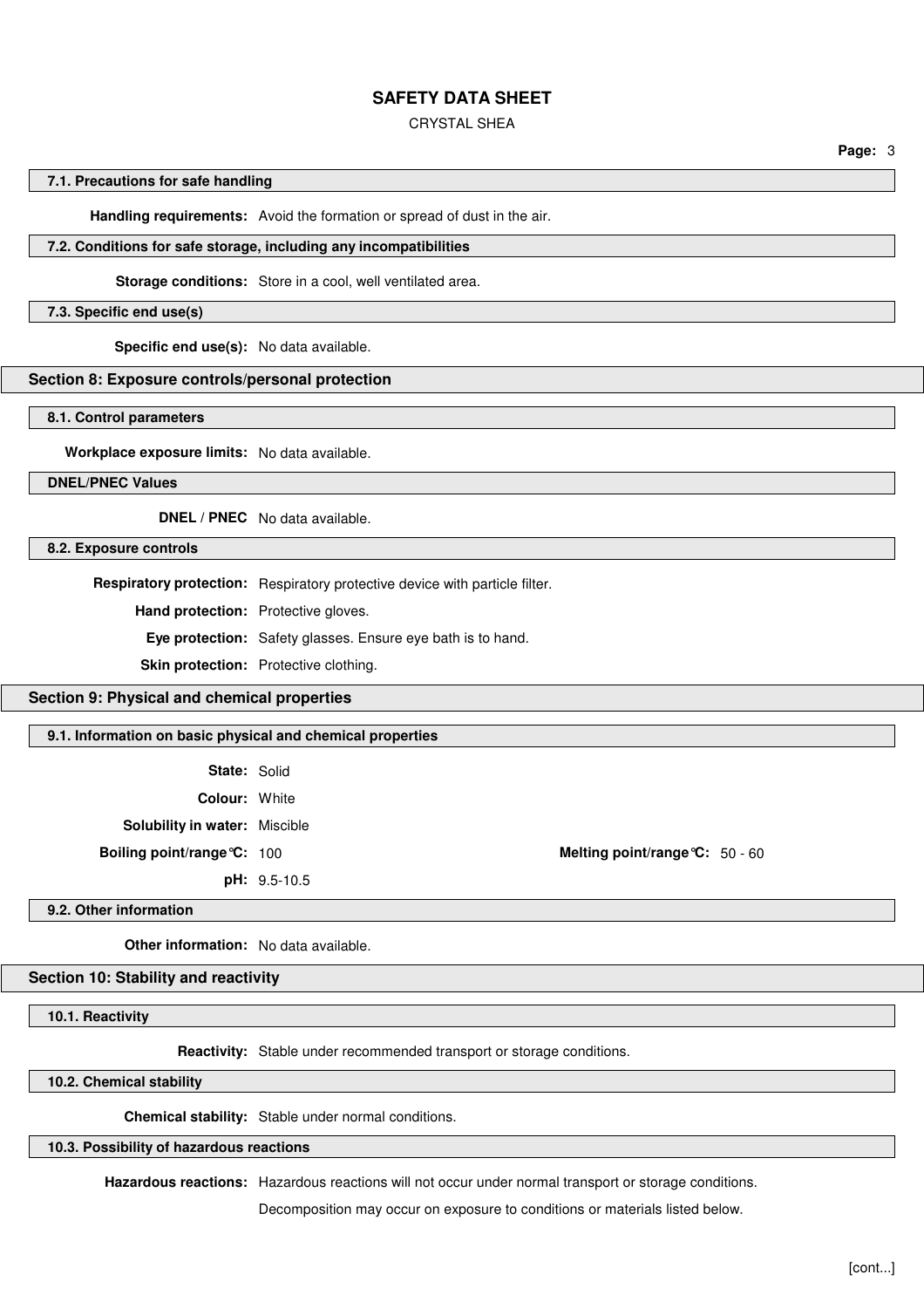CRYSTAL SHEA

**Page:** 4

### **10.4. Conditions to avoid**

#### **Conditions to avoid:** Heat.

### **10.5. Incompatible materials**

**Materials to avoid:** Strong oxidising agents. Strong acids.

### **10.6. Hazardous decomposition products**

**Haz. decomp. products:** In combustion emits toxic fumes.

#### **Section 11: Toxicological information**

**11.1. Information on toxicological effects**

**Toxicity values:** No data available.

#### **Symptoms / routes of exposure**

**Skin contact:** There may be mild irritation at the site of contact.

**Eye contact:** There may be irritation and redness.

**Ingestion:** There may be irritation of the throat.

**Inhalation:** There may be irritation of the throat with a feeling of tightness in the chest.

## **Section 12: Ecological information**

## **12.1. Toxicity**

**Ecotoxicity values:** No data available.

#### **12.2. Persistence and degradability**

**Persistence and degradability:** Biodegradable.

**12.3. Bioaccumulative potential**

**Bioaccumulative potential:** No bioaccumulation potential.

**12.4. Mobility in soil**

## **12.5. Results of PBT and vPvB assessment**

**PBT identification:** This product is not identified as a PBT/vPvB substance.

**12.6. Other adverse effects**

**Other adverse effects:** Negligible ecotoxicity.

# **Section 13: Disposal considerations**

**13.1. Waste treatment methods**

**NB:** The user's attention is drawn to the possible existence of regional or national regulations

regarding disposal.

## **Section 14: Transport information**

**Transport class:** This product does not require a classification for transport.